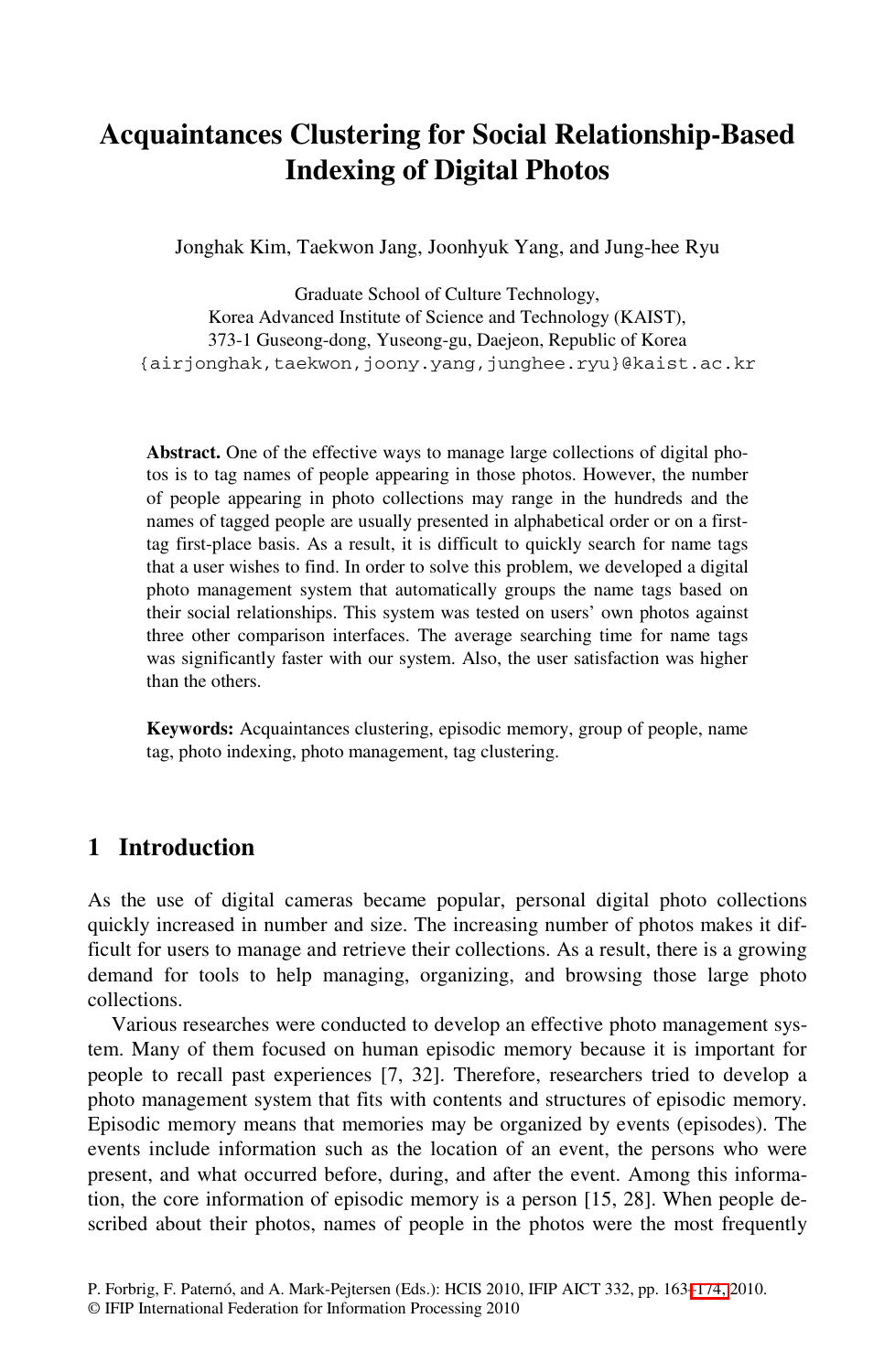mentioned information [23]. Also, people's ability to recall the participants of an event decreases quite gradually compared to other information [31]. In addition, a person enabled faster access to past experiences and helped to recall a greater number of total events than the others [3, 25, 26]. Finally, the most frequent content type of photos was a person [13]. Therefore, managing personal photo collections by person information is very important to develop an effective photo management system.

#### **1.1 Related Work**

There were many approaches to use person information for managing digital photos. One of the ways to use person information was to tag names of people appearing in photos. Name tagging could significantly improve the usefulness of photo collections [18, 19]. The most commonly-cited benefits were to help recall and support search. However, people have mostly avoided tagging, because it was laborious and the future benefits were unanticipated. In order to support the creation of name tags, various face detection and recognition technologies were used [1, 2, 9, 11, 14]. Consequently, name tagging activities became much easier and faster than before.

In many of the previous works, the name tags were usually presented in alphabetical order [1, 9, 11, 14] or on a first-tag first-place basis [2]. However, the number of people appearing in users' photo collections could range in the hundreds and the span of human memory imposed severe limitations [22]. As a result, it was difficult to manage and search the name tags that a user wished to find. Even worse, there were no relationships between closely placed name tags. Whenever users attempted to search for the name tags of related people, they needed to search the whole list repeatedly. As the human brain operates by association [5], the searching for the related name tags could occur frequently and become one of the reasons to increase the searching time.

In order to solve this problem, we focused on the cognitive strategies of people to reduce the complexity of memory and searching tasks. These are 'chunking' and 'narrowing down'. First, the term chunking means the formation of stimulus elements into subgroups in order to facilitate the assimilation of total information [22]. It is required because the memory span of human has a fixed number of chunks  $(7 \pm 2)$ . In order to break this information bottleneck, people are able to increase the number of information that it contains by building larger chunks. Second, the narrowing down is to use special landmarks or anchors for guiding recall and search [4, 6, 7, 12, 16, 17, 20, 21, 27, 30]. This was frequently observed when people wanted to search for a particular photo. For example, they would first think of an event that was relevant and use it as a guideline to dip into the collection and then move backwards or forwards. Through this process, the actual search-space or browse-space could be relatively limited. By using these two strategies, people could reduce the time for searching and retrieving information.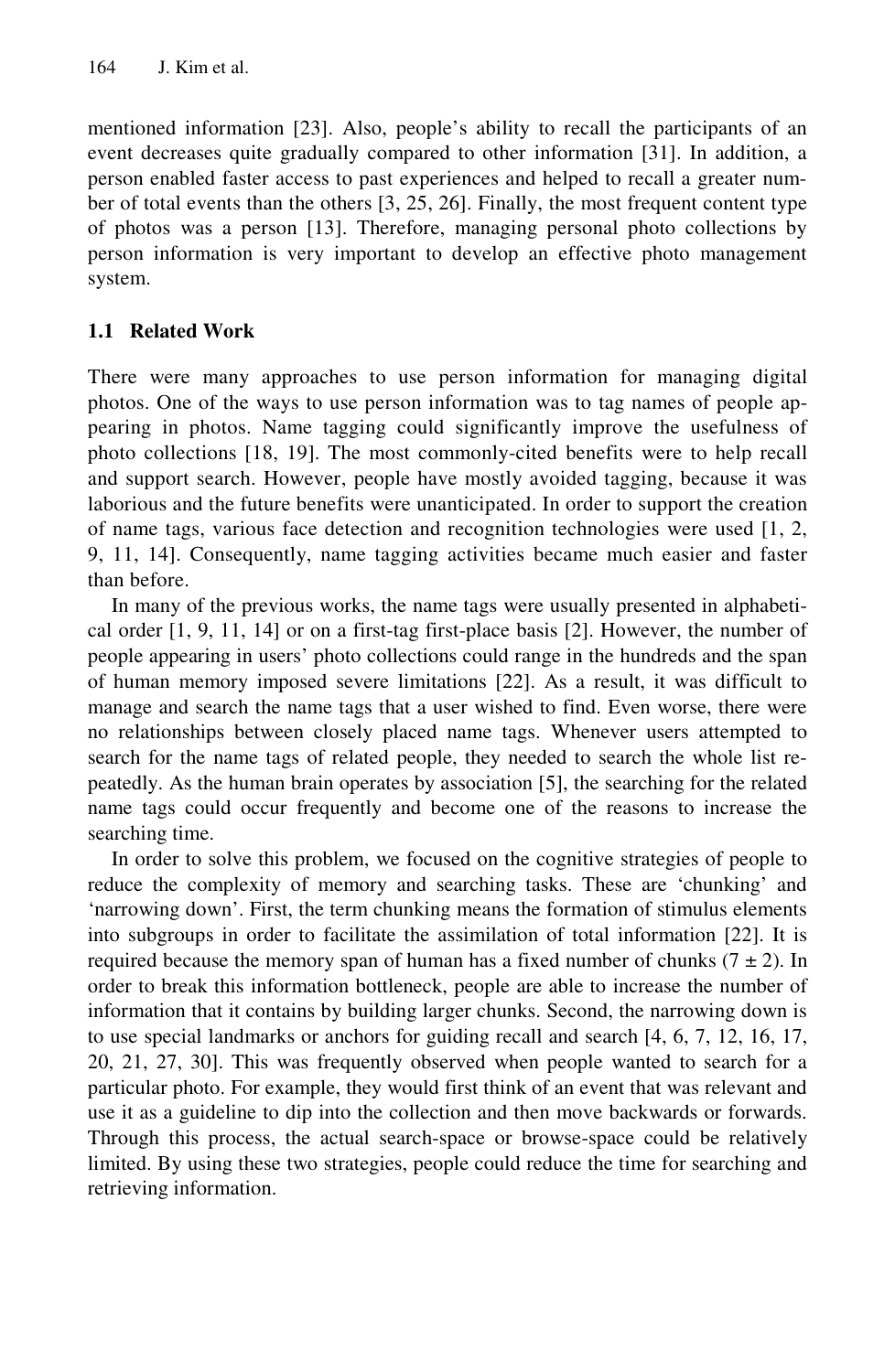#### **1.2 Research Problem**

Based on our related works, we hypothesized that if a system provides the chunking and narrowing down, it could reduce the time for searching name tags. In order to achieve these, we focused on the intuition that groups of people exist and they are usually exclusive to each other. A group is defined as two or more people who for longer than a few moments interact with and influence one another [29]. We expected that the group could be an effective chunking and narrowing down criteria. We established two main objectives. The first was to develop a name tag clustering method that classifies each name tag into chunks that only hold socially related name tags. The other was to verify whether arranging name tags by their groups could facilitate the task for searching name tags and increase the user satisfaction.

### **2 System Development**

We considered two or more people who meet and interact together as groups based on the Shaw's definition. Our input data were time-stamped photos with name tags of people appearing in them. By using this data, we developed the name tag clustering method that automatically groups the name tags on the basis of their co-attendance at events.

#### **2.1 Step 1: Name Tag Clustering by Co-occurrence**

First, we counted the number of co-occurrences (name tags that appear in the same photo) of every pair of name tags. After that, we classified each name tag into groups according to the rule that the top three name tags having the highest co-occurrence frequency be included in the same group. We repeated this process until every name tags satisfied this condition. We could then extract the primary groups.

After the above process, originally two or more groups could be merged into one group because a name tag was able to co-occur with members of several other groups. For example, a user's girl friend could appear in the same photo with his family or coworkers. In this case, his family, co-workers and his girl friend could be merged into a group as she took photos with them. In order to divide this heterogeneous group, we extracted the key name tag which co-occurred most frequently with its group members. Then, we made a list of name tags co-occurring with the key name tag. Next, we computed co-occurrences of each name tag in the list with the heterogeneous group members. Then, if more than 49% of the name tags in the list co-occurred with less than 13% of their group members (the percentages were chosen empirically), we grouped the name tags again by the same rule without the key name tag. If the heterogeneous group was divided into two or more groups, the key name tag was inserted into the group that held a name tag which co-occurred most frequently with the key name tag. Pseudo code was described in Fig 1.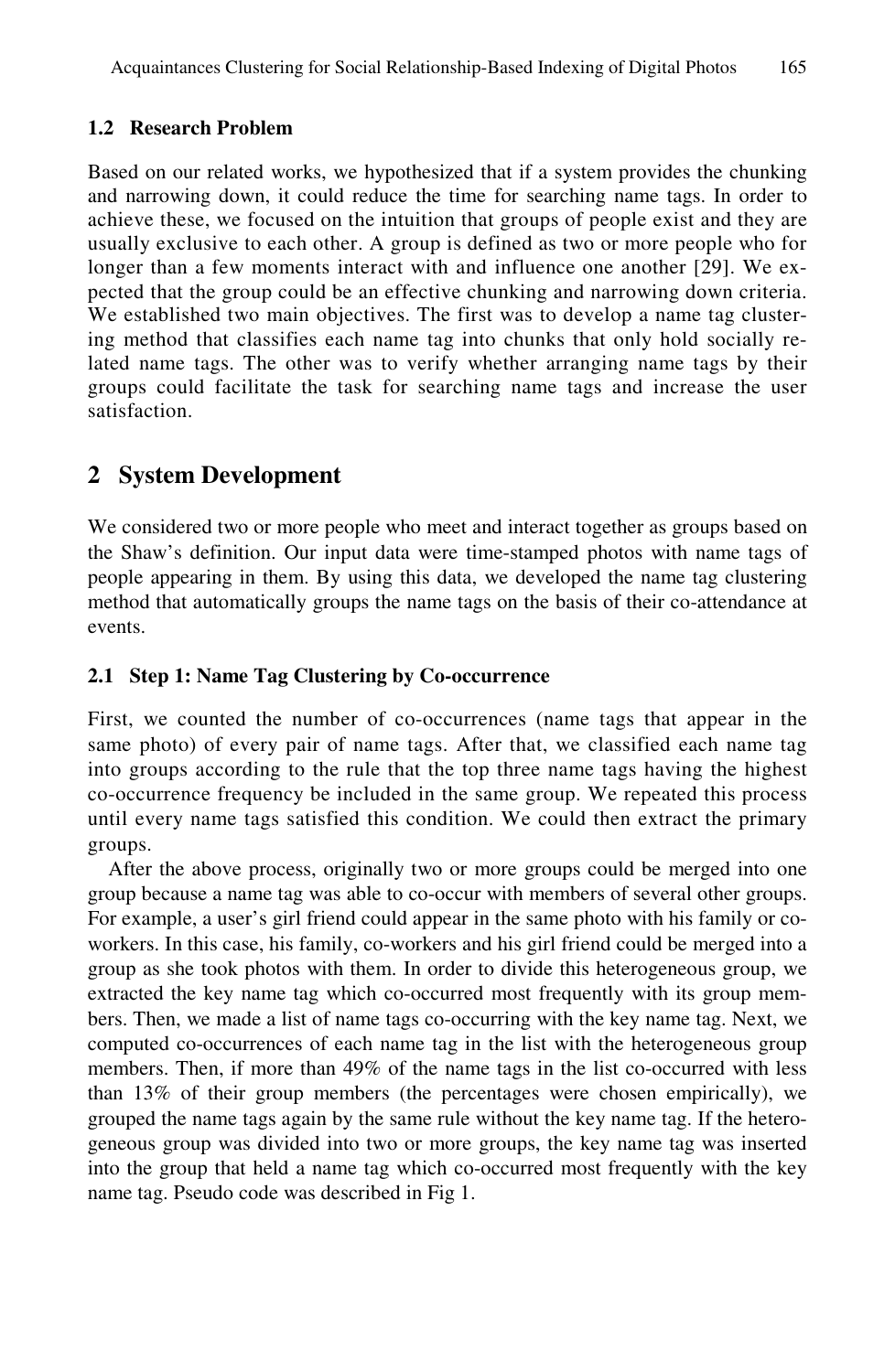```
Procedure Group classification (total name list, total photo list) { 
  Co-table \leftarrow Build Co-occurrence table (total name list, total photo list)
  Group list \leftarrow Grouping (total name list, Co-table)
  Final Group list \leftarrow Regrouping (Group list, total photo list)
} 
Sub-Procedure Build Co-occurrence table (total name list, total photo list) { 
  For each name from total name list 
  Choose photos which contain current name from given total photo list 
  For each chosen photo 
  Extract tags (=names) without duplication from photo 
  For each extracted tag 
  Update co-occurrence frequency of [name, tag] pair 
} 
Sub-Procedure Grouping (total name list, co-occurrence table) { 
  For each name from total name list 
  Choose the top three names having the highest co-occurrence frequency with name 
  For each chosen candidate 
  Make group (name, candidate) 
} 
Sub-Procedure Make group (name, candidate) { 
  If name and candidate are not group members then
  Make new group then add name and candidate as member 
  If name and candidate are belong to different groups then
  Move one of them to bigger group 
  If one of (name and candidate) is belong to certain group then
  Move non-member to certain group 
} 
Sub-Procedure Regrouping (total group list, total photo list) {
  For each group from total group list 
  Choose group-related photo list from total photo list 
  Build Co-occurrence table(group members, chosen photo list) to make local table 
  If group is separable then 
  Remove key name from group who has the highest co-occurrence with its members
  Grouping (current group members, local table) 
Insert 'key name' into the group that includes the highest number of names co-
  occurred with it 
}
```

```
Fig. 1. Pseudo code of our name tag clustering method (Step 1)
```
#### **2.2 Step 2: Name Tag Clustering by Photo Creation Time**

After the group refinement, there could be name tags that do not belong to any group, because they did not have co-occurrence with other name tags. In order to classify these name tags into groups, time-based clustering was conducted. Time clustering detects noticeable time gaps in the creation time of digital photos for identification of events [8]. If a gap is much longer than the local average gap, it is considered a change of event. When an independent name tag appeared in a time cluster containing other name tags, we assumed that the independent name tag attended an event together with them. We then inserted the independent name tag into the group that held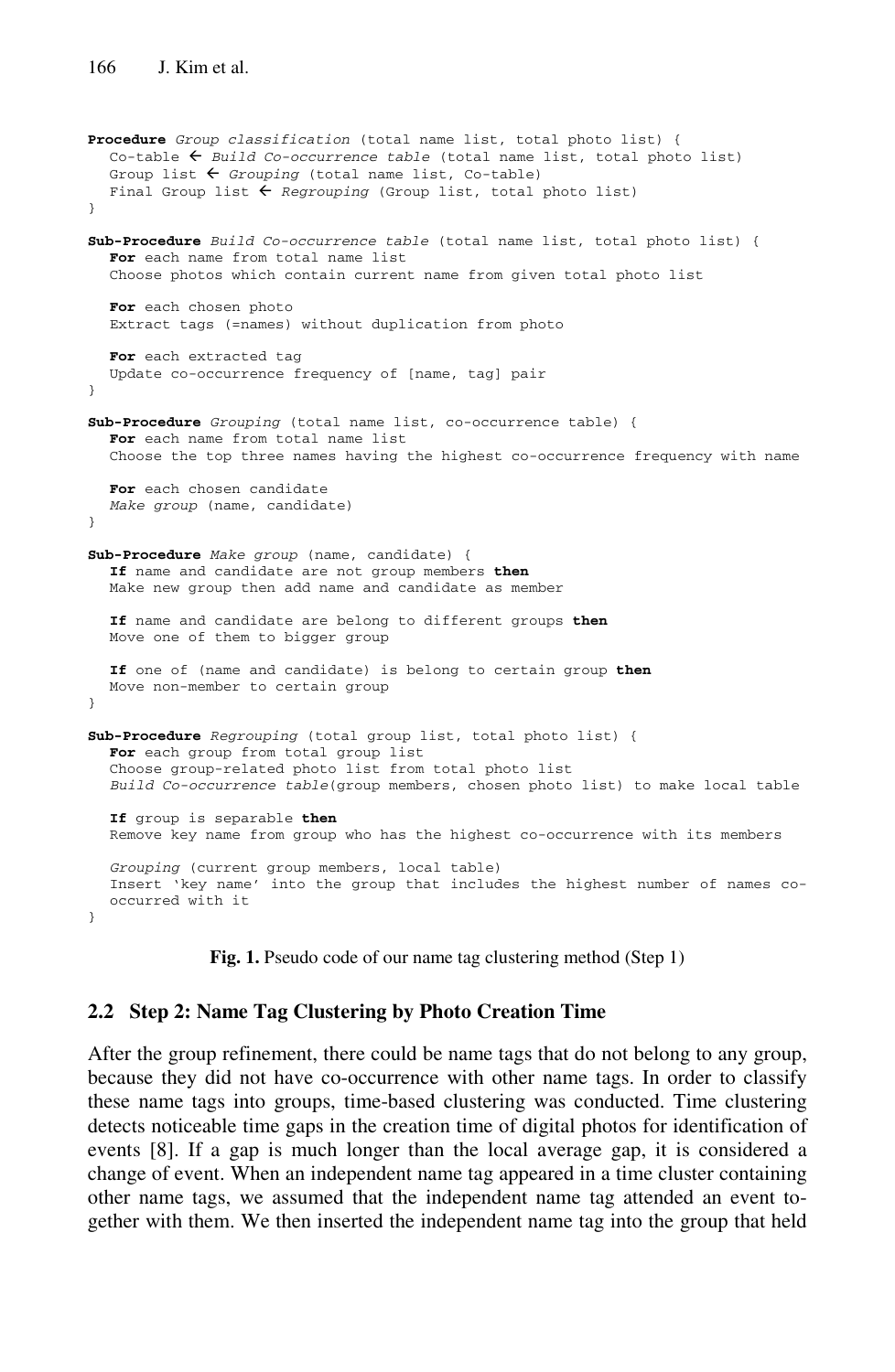the highest number of name tags appearing in the same time cluster. As time gaps had a very wide range, we used Platt et al. [10, 24]'s time clustering algorithm, because this algorithm adaptively determines the gap between events. After time clustering, there could still be name tags that weren't belonged to any group. It was because they didn't have co-occurrence and didn't appear in a time cluster containing other name tags. These name tags were classified into groups alone.

#### **2.3 Step 3: Arrangement of Groups and Its Members**

After name tag clustering, we computed the time that the most recent photo was taken for each group member. We then arranged the most recently taken group at the first place because the most important use of personal photos is looking at recently taken photos and sharing those with friends and family [6]. In each group, members were placed in alphabetical order. This was provided as another means of narrowing down to limit the actual search area.



**Fig. 2.** Prototype photo management system applied our clustering method

#### **2.4 Prototype Photo Management System**

We developed a prototype photo management system applied our name tag clustering, as shown in Fig 2. The system was implemented by using C, HTML and PHP languages. Our user interface consisted of 3 frames. In frame B, the name tags were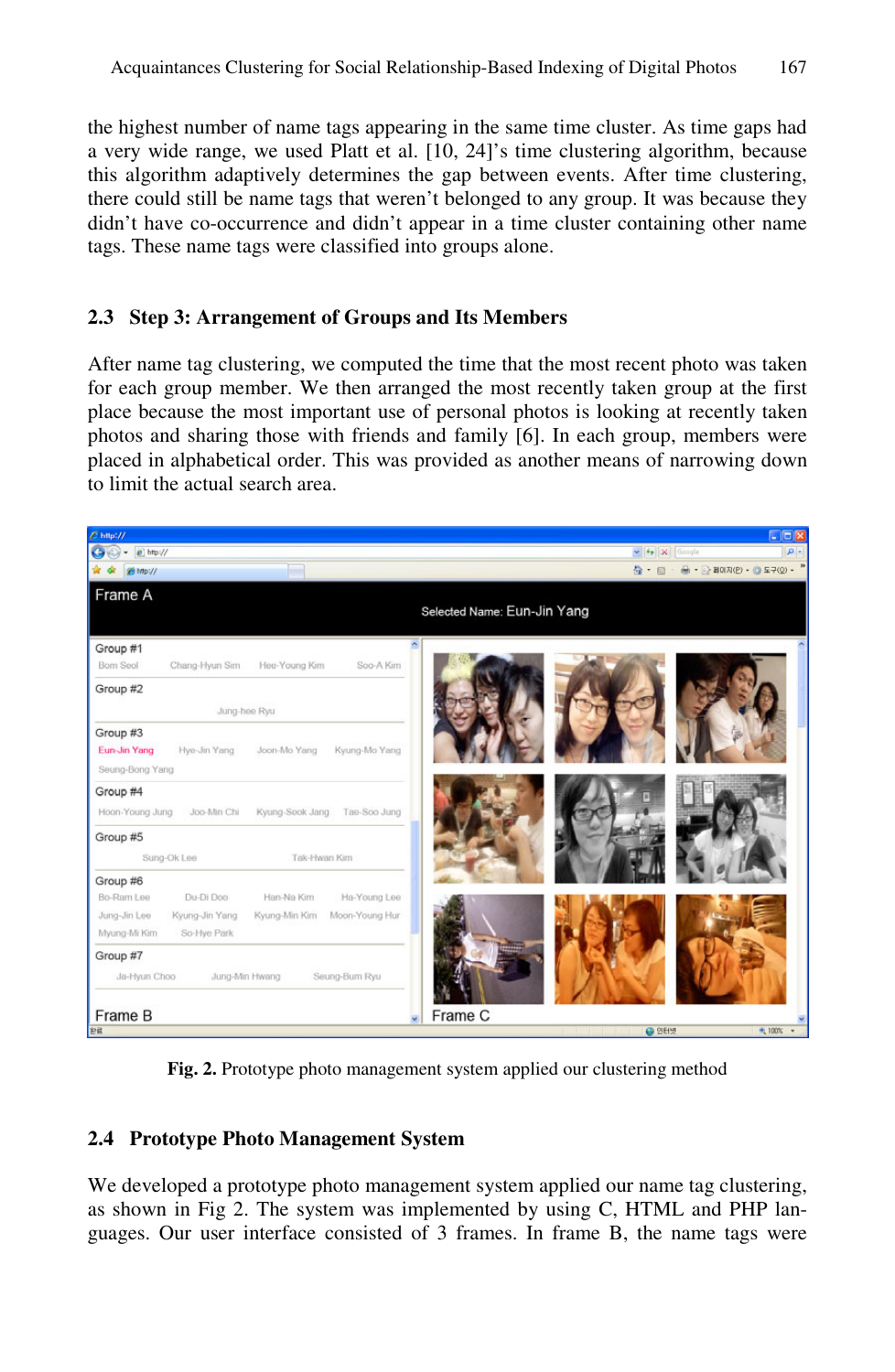arranged according to their groups. Groups were distinguished by horizontal lines. Users could navigate the arranged name tags by using the scroll bar. When users selected a name tag, its color was changed from gray to red and it was displayed in frame A. Then, photo thumbnails related to the selected name tag were displayed in frame C. After that, users could browse the extracted photo collections. If users clicked a photo, it was presented by its original size.

# **3 User Study**

We conducted user studies to evaluate the performance of our name tag clustering method and the value of arranging the name tags according to their social relationships (groups of people).

## **3.1 Subjects**

We recruited fourteen subjects who had their own digital cameras and had taken photos for more than four years. These included 6 men and 8 women. Their ages ranged between 25 and 54, with an average age of  $30.5$  (SD = 7.3). All subjects had normal or corrected-to-normal vision, and had experiences in managing their own digital photo collections.

### **3.2 Data Acquisition**

Before the experiments, each subject was asked to provide their personal digital photos taken during the period from January 2005 to September 2008. Among the vast amount of photo collections, there were some photos that didn't have time stamps. We excluded them from our data set. After that, the number of time-stamped photos ranged from 247 to 5468 photos, the average size being 1739. The names of people appearing in each photo were manually tagged by each subject. In order to help the creation of name tags, we provided a web site. Log-in IDs were allotted to each subject. When they logged-in, their personal photos were presented in chronological order. The creation time of each photo was presented together. In each photo, it had a button for inputting name tags. The number of people appearing in their photo collections ranged from 9 to 132, the average being 55.

### **3.3 Measures**

According to ISO 9241-11<sup>1</sup>, usability is defined as effectiveness, efficiency and satisfaction. Effectiveness can be evaluated by accuracy and efficiency by time. At the beginning, in order to evaluate our clustering method by its accuracy, we conducted a questionnaire about how subjects classify their name tags into groups. However, their grouping criteria or levels were very diverse. For example, some subjects classified their father, mother and relatives into one group, 'family'. On the other hand, others classified them into two or more groups, 'family', 'relatives', etc. Therefore, it was

<sup>-</sup><sup>1</sup> ISO 9241 is a multi-part standard covering a number of aspects for people working with computers.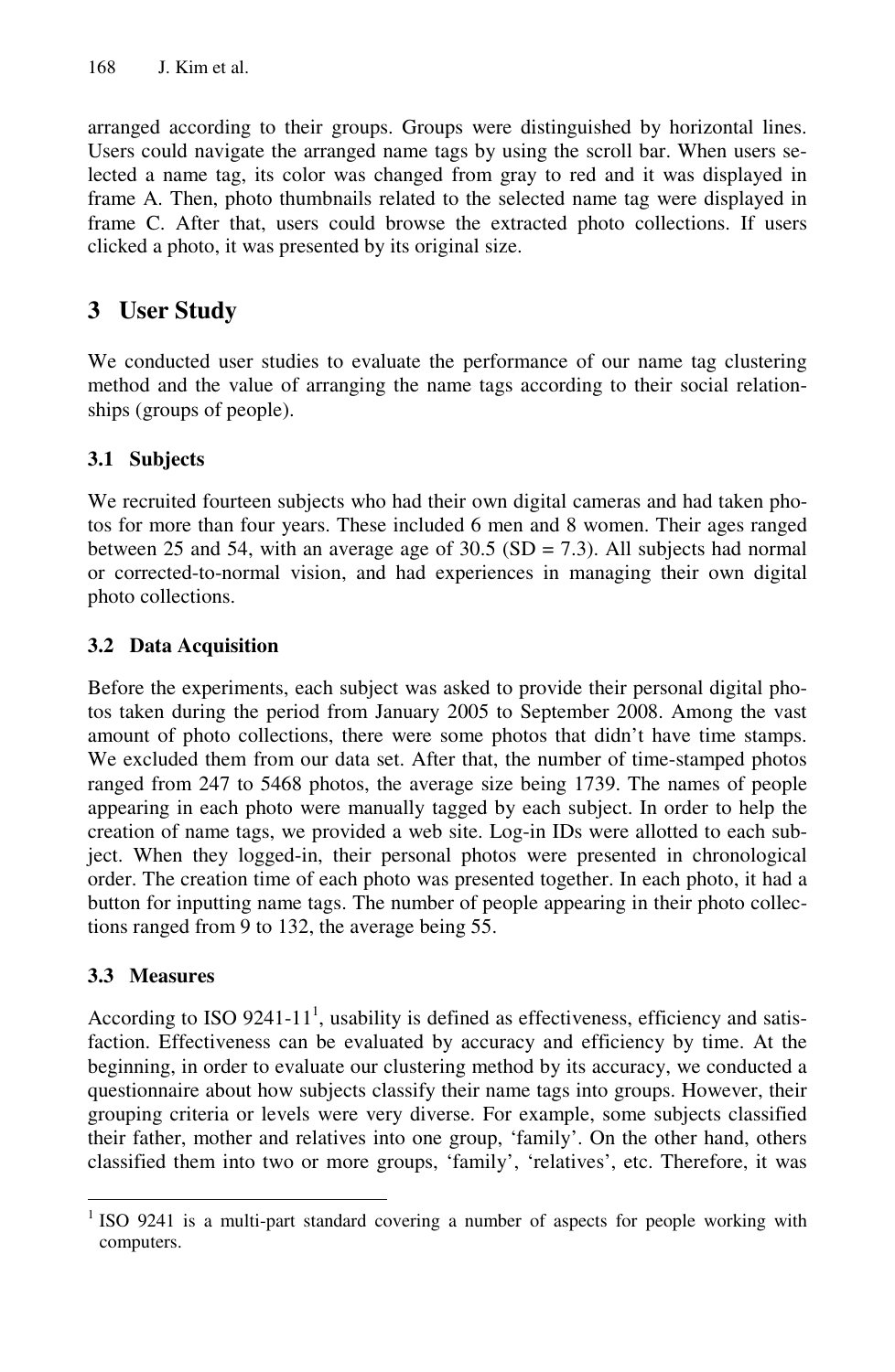hard to evaluate our system with the criterion of accuracy. As a result, we used time and user satisfaction to evaluate our system.



**Fig. 3.** Differences of each comparison interface

#### **3.4 Comparison Interfaces**

We made three comparison interfaces to verify the performance of our system by measuring time for searching each name tag, as shown in Fig 3. In Type 1 interface, name tags were arranged in a random basis without name tag clustering. Type 2 employed alphabetical order, also without name tag clustering. Type 3 employed a name tag clustering method based only on the co-occurrence of each name tag. For example, if name tags A, B appeared in photo 1 and B, C in photo 2, this classified A, B, and C as belonging to the same group. Type 4 employed our proposed name tag clustering method (Co-occurrence + Time Clustering).

There were major differences between Type 3 and 4. Type 4 classified name tags into groups by using both co-occurrence and time clustering. By time clustering, therefore, Type 4 was able to classify name tags that always occurred alone in photos into groups. In addition, Type 4 also considered the frequency of co-occurrence. As a result, if name tags of other groups co-occurred in a photo, this could classify them into different groups. On the other hand, Type 3 classified name tags by using only co-occurrence without considering frequencies. Therefore, Type 3 couldn't classify the independent name tags into groups and distinguish other group members cooccurring in a photo. We made Type 3 to compare with our proposed method (Type 4). In both Types 3 and 4, the most recently taken group was placed in the first place and the members of each group were arranged in alphabetical order.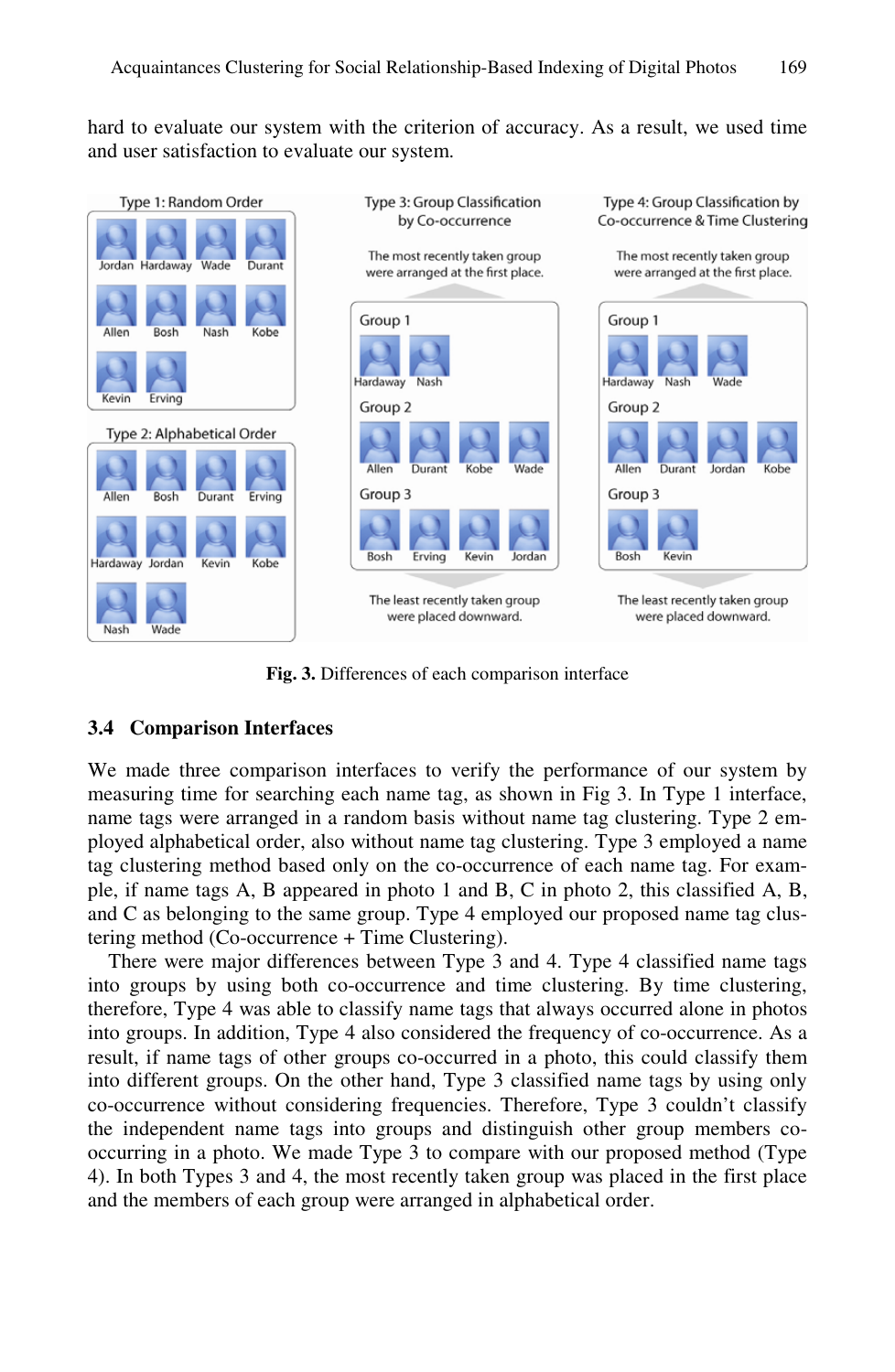#### **3.5 Experiments**

Each subject completed a series of name tag searching tasks on four different interfaces. When one of their name tags was randomly presented on the screen, the subjects navigated the interface, found the indicated name tag and clicked on it. Then, the searching time was recorded and the next name tag was automatically presented. This task was repeated ten times in each interface. The conditions were counter-balanced to avoid learning effects, so that half of the subjects experienced the non-group condition (Type 1, 2) before the grouped condition (Type 3, 4), and the other half experienced the conditions in the reverse order. In order to avoid ordering effects, the sequence of name tags was randomly changed for every pair of subjects.

After completing the task of searching name tags, the subjects were asked to use each interface for some time. Then, we conducted a questionnaire and the subjects rated their degree of satisfaction with each interface on a 7-point Likert scale ranging from 1, very dissatisfied, to 7, extremely satisfied.

# **4 Result**

#### **4.1 Searching Time**

The average times for searching name tags were 7.54 sec (Type 1: random order), 4.12 sec (Type 2: alphabetical order), 4.20 sec (Type 3: grouped by only cooccurrence) and 3.37 sec (Type 4: grouped by our proposed method, using co-occurrence and time clustering), as shown in Fig 4. We used an RM-ANOVA on the interfaces and then performed post-hoc analysis using least-significant difference (LSD) to see the difference between each interface. Our system (Type 4) was significantly different with Type 1 ( $p<0.005$ ) and Type 3 ( $p<0.028$ ). However, it slightly failed to reach statistical significance compared to Type 2 (p<0.065).



**Fig. 4.** The average times for searching name tags of each interface. Error bars represent standard errors.

We anticipated that our system would be more effective when the number of nametagged people was increased. For further investigation, we classified the subjects into two groups (A and B). Group A consisted of the subjects whose collections contained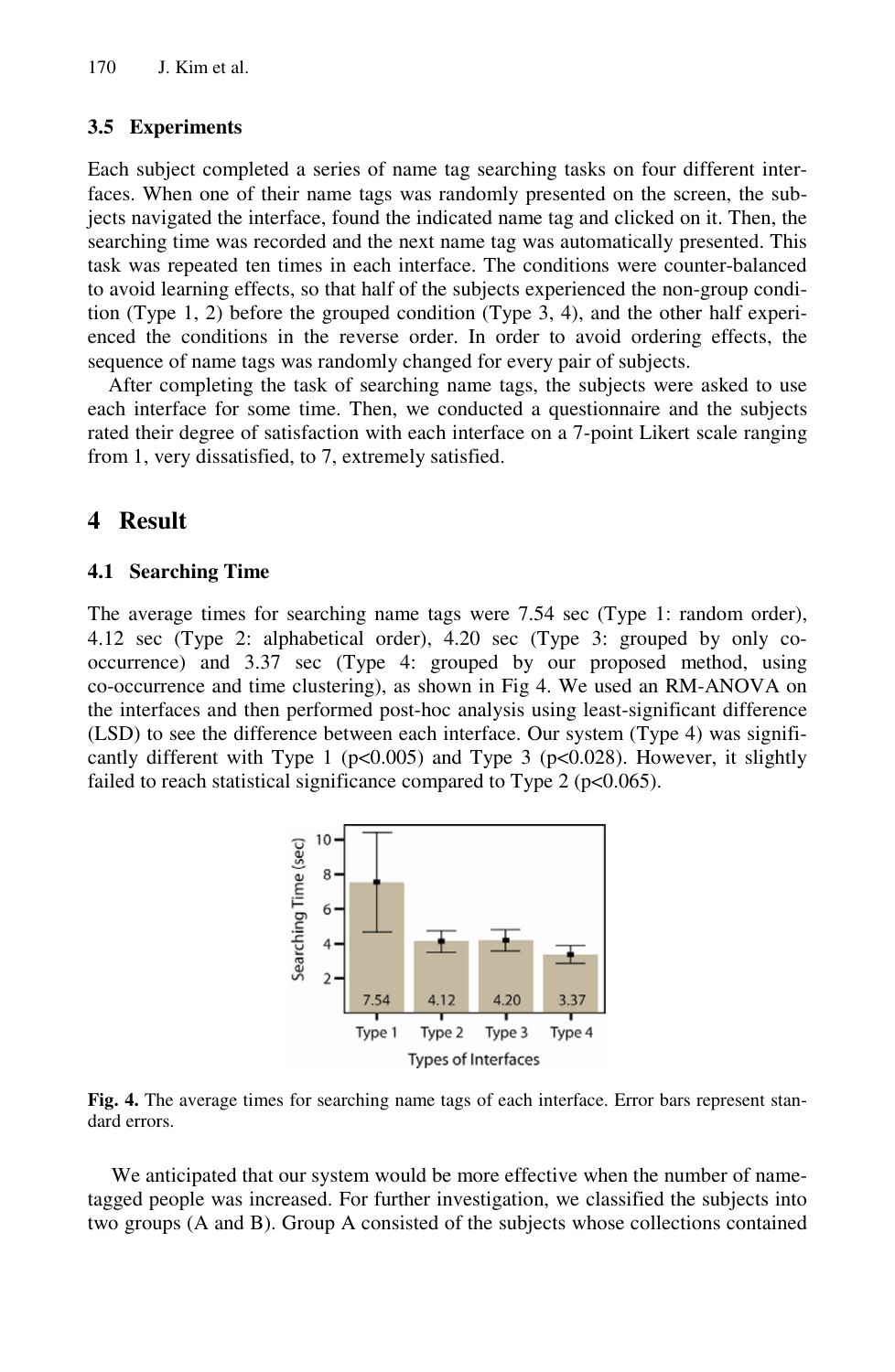more than 55 people (the average number of people appearing in subject's photo collections). Group B was less than 55. As shown in the Fig 5, when the number of name-tagged people was below 55, there were no significant time differences for searching name tags between each interface. However, when the number was more than 55, the average time was significantly increased in Type 1, 2 and 3. In contrast, there was no significant time increasing in Type 4. The average times for searching name tags were 11.35 sec (Type 1), 5.33 sec (Type 2), 5.35 sec (Type 3) and 3.31 sec (Type 4).



**Fig. 5.** Graph A - The average times for searching name tags of Group A. Graph B - Time differences for searching name tags between Group A and B.

A repeated measured analysis of variance (RM-ANOVA) with one within-subject factor (Interfaces) and one between-subject factor (Number-of-People) indicated a significant difference between group A and B (Wilks' lambda =  $0.853$ , F=7.011,  $df=3.000$ , p-value < 0.05). The RM-ANOVA and LSD was performed only with the data of Group A. In this condition, our system (Type 4) showed significant differences with the other interfaces (Type 1: p<0.007, Type 2: p<0.001, Type 3: p<0.002). As a result, we could find that users were able to find their name tags significantly faster with our system. Also, it showed a stable searching time regardless of the number of people appearing in user's photo collections.

#### **4.2 User Satisfaction**

One-way ANOVA analysis was performed on the satisfaction for each interface. The result was statistically significant with F-value=12.52, *p*<0.0001. The average user satisfaction was  $2.64$  (Type 1),  $4.43$  (Type 2),  $5.71$  (Type3) and  $5.86$  (Type 4), as shown in Fig 6. The degree of user satisfaction with Type 2, 3 and 4 was significantly higher than Type 1. Especially, it was much higher in Type 3 and 4.

In addition, our subjects were satisfied with the clustering results. Fig 2 showed the name tag clustering results of our subject 3 (female and 28 years old). For example, her co-workers were classified into group 1. Group 2 was her graduate school professor. Group 3 was her family and relatives. Group 4 was her juniors in design school.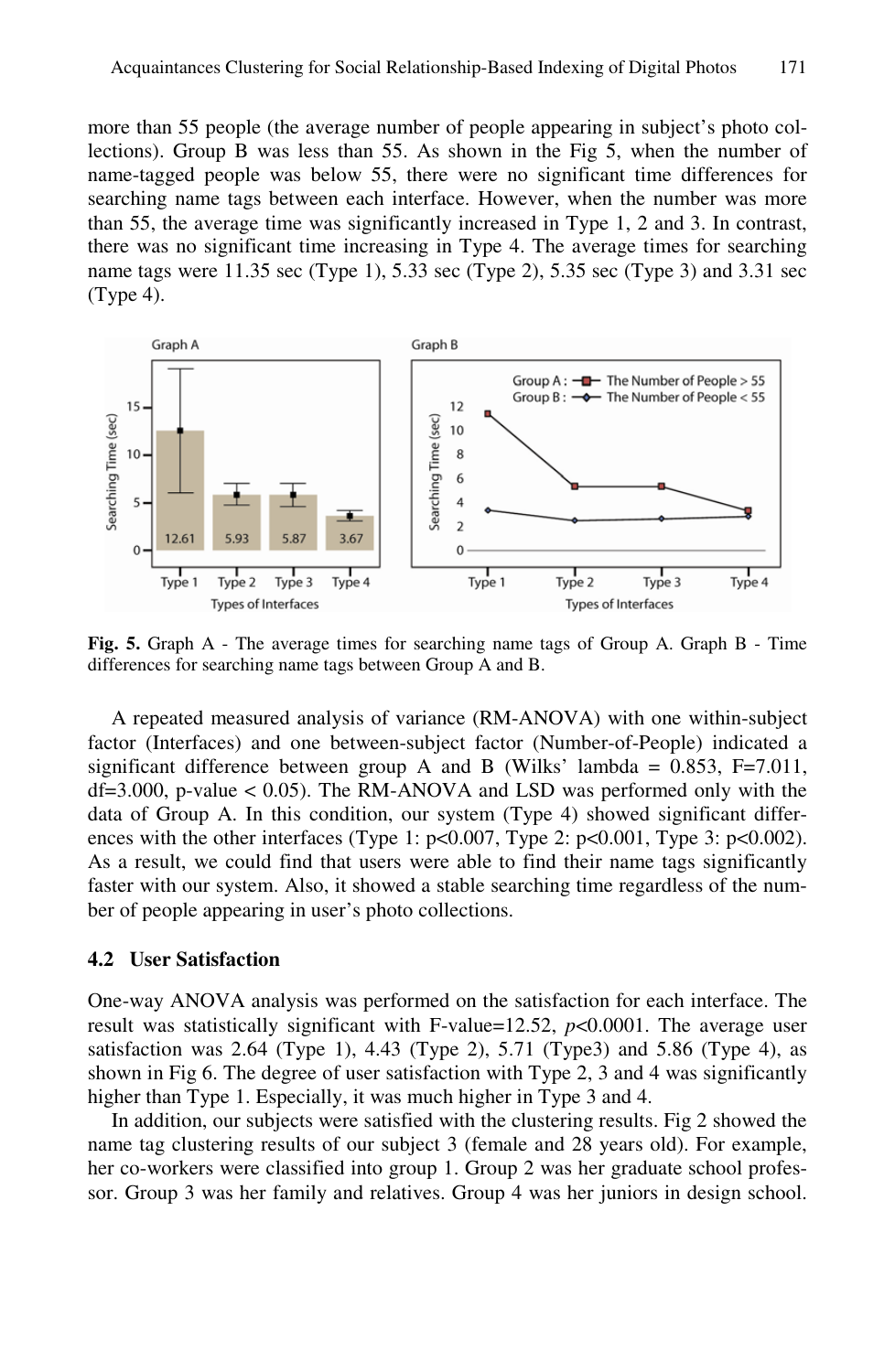Group 5 was administrative staffs of her graduate school. Group 6 was friends of her university. Group 7 was Korean movie stars. She was very satisfied with this clustering result.



**Fig. 6.** The degree of user satisfaction with each interface on a 7-point Likert scale

## **5 Conclusion**

In order to reduce the complexity of tasks for searching name tags in photo management system, we developed the name tag clustering method that automatically groups those tags based on their social relationships. We also implemented the prototype photo management system applied our clustering method.

After the implementation, we conducted user studies to evaluate our clustering method and the effect of arranging the name tags according to their social relationships. Our system was tested on subjects' own photo collections against three other comparison interfaces. The results showed that subjects could find their name tags significantly faster with our system. Especially, it showed a stable searching time regardless of the number of people appearing in user's photo collections. In addition, the user satisfaction was higher than the others.

# **6 Future Work**

Events include information such as what, where, when and who. Among them, we firstly used the 'who' information because it was considered the most effective information in photo management. In the future, we are going to improve our system by applying other information (e.g. categorized by location or time) and develop a more refined photo management system.

# **Acknowledgement**

We are deeply appreciative of our subjects who provided their personal photo collections and spent much time for our research.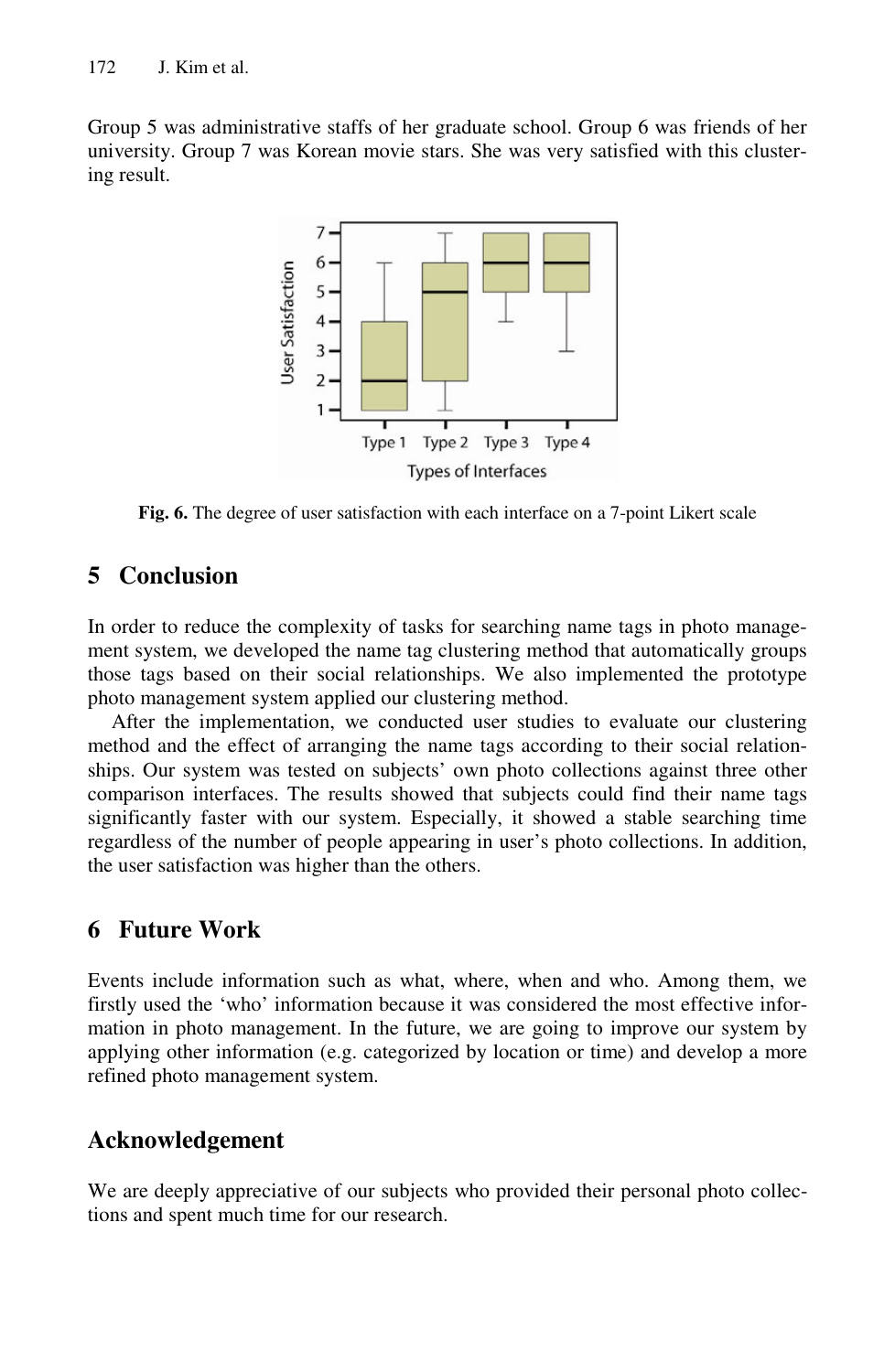# **References**

- 1. Girgensohn, A., Adcock, J., Wilcox, L.: Leveraging face recognition technology to find and organize photos. In: MIR 2004: 6th ACM SIGMM International Workshop on Multimedia Information Retrieval (2004)
- 2. Apple iPhoto, http://www.apple.com/ilife/iphoto/
- 3. Barsalou, L.W.: The content and organization of autobiographical memories. In: Neisser, U., Winograd, E. (eds.) Remembering Reconsidered: Ecological and Traditional Approaches to the Study of Memory, pp. 193–243. Cambridge University Press, New York (1988)
- 4. Brown, N.R., Shevell, S.K., Rips, L.J.: Public memories and their personal context. In: Rubin, D.C. (ed.) Autobiographical Memory. Cambridge University Press, Cambridge (1986)
- 5. Bush, V.: As we may think. Atlantic Mon. 176(1), 101–108 (1945)
- 6. Kirk, D., Sellen, A., Rother, C., Wood, K.: Understanding photowork. In: Proceedings of the SIGCHI Conference on Human Factors in Computing Systems, Montréal, Québec, Canada, April 22-27 (2006)
- 7. Horvitz, E., Dumais, S., Koch, P.: Learning predictive models of memory landmarks. In: CogSci 2004: 26th Annual Meeting of the Cognitive Science Society, pp. 1–6 (2004)
- 8. Graham, A., Garcia-Molina, H., Paepcke, A., Winograd, T.: Time as essence for photo browsing through personal digital libraries. In: Proceedings of JCDL 2002, pp. 326–335. ACM, New York (2002)
- 9. Cui, J., Wen, F., Xiao, R., Tian, Y., Tang, X.: EasyAlbum: An interactive photo annotation system based on face clustering and re-ranking. In: Proc. CHI 2007. ACM Press, New York (2007)
- 10. Platt, J.: Autoalbum: Clustering digital photographs using probabilistic model merging (2000)
- 11. Kang, H., Shneiderman, B.: Visualization Methods for Personal Photo Collections Browsing and Searching in the PhotoFinder. In: Proceedings of IEEE International Conference on Multimedia and Expo. (ICME 2000), pp. 1539–1542. IEEE, New York (2000)
- 12. Kemp, S.: An associative theory of estimating past dates and past prices. Psychonomic Bulletin and Review 6, 41–56 (1999)
- 13. Kindberg, T., Spasojevic, M., Fleck, R., Sellen, A.: The Ubiquitous Camera: An In-Depth Study of Camera Phone Use. IEEE Pervasive Computing 4(2), 42–50 (2005)
- 14. Kuchinsky, A., Creech, M., Freeze, D., Gwizdka, J., Pering, C., Serra, B.: FotoFile: A consumer multimedia organization and retrieval system. In: Proceedings of CHI 1999, pp. 496–503. ACM Press, New York (1999)
- 15. Lancaster, J.S., Barsalou, L.W.: Multiple organisations of events in memory. Memory 5, 569–599 (1997)
- 16. Lansdale, M., Edmonds, E.: Using memory for events in the design of personal filing systems. International Journal of Man-Machine Studies 36(1), 97–126 (1992)
- 17. Loftus, E.F., Marburger, W.: Since the eruption of Mount St. Helens has anyone beaten you up? Improving the accuracy of retrospective reports with landmark events. Memor. and Congnition 11, 114–120 (1983)
- 18. Ames, M., Naaman, M.: Why We Tag: Motivations for Annotation in Mobile and Online Media. In: Proc. ACM CHI, San Jose, USA (May 2007)
- 19. Marlow, C., Naaman, M., boyd, d., Davis, M.: Tagging Paper, Taxonomy, Flickr, Academic Article, ToRead. In: Proc. Hypertext 2006. ACM Press, New York (2006)